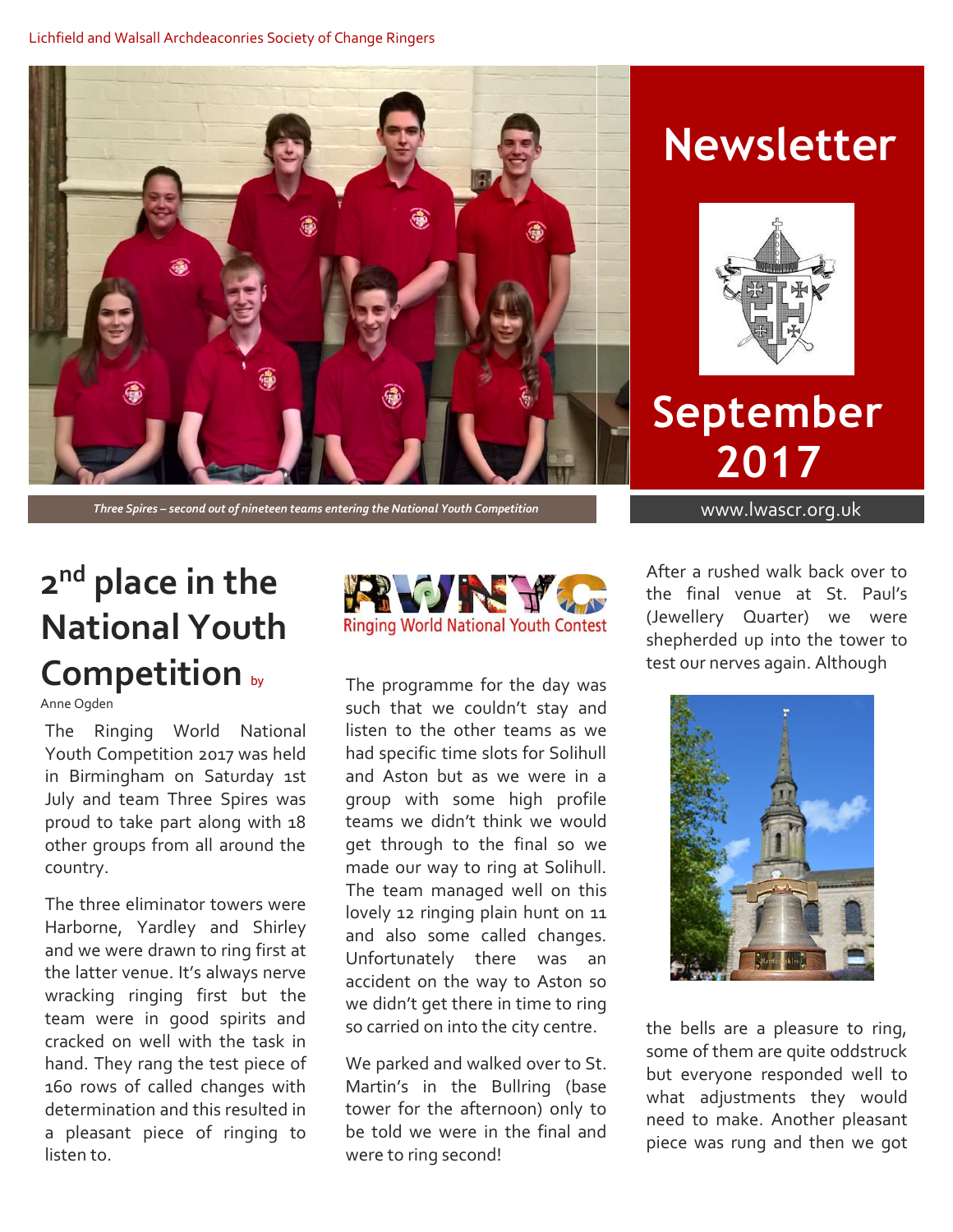more opportunity to 'chill out' in the grounds with cold drinks and ice-creams while we listened to the other test pieces.

We walked back over to St. Martin's for our slot to ring on the 16. The team managed really well – setting every stroke and ringing some excellent 'jump' called changes – a comment was even made that it had been some of the best ringing of the day there!

The results were due at 5.30pm so we assembled in the Church to hear the verdict. Grades were given for all of the teams that had rung but they kept back results from the six teams in the final. As they started grading from place six up we slowly began to realise that we had won the called change section! Unfortunately we couldn't quite beat the Yorkshire Tykes to the overall title but came second out of nineteen teams with an A- grade. We were also told that we had rung the best Whittington's of the day and a special mention was made to our treble and second ringers!

Many congratulations to the team of young ringers, including our reserve Holly, who rang superbly on the day with no fuss. Alex P, Kayleigh and George were all ringing for the first time in the competition.

Thanks must also go to parents, chauffeurs and supporters – their help on the day with lifts etc. was greatly appreciated.

We will lose Jordan and Alex D for next year's competition but on a positive note that means there are spaces available for any young ringers you may have at your tower – please get in touch if you are interested – it really is a positive experience to be involved in and the contest will be held in London next year on Saturday 7th July.

Well done!

#### **youthringing@lwascr.org.uk**

Team in ringing order; Alice Ogden, Alex Packham, Alex Davies, Aimee Ogden, Kayleigh Debenham, George Rawlinson, Jordan Lawley (c), Chad Pickering.

# **Rev. Arthur Morrell Pratt** by

Remi Hodister

Alan Regin's Roll of Honour articles in the Ringing World have generated much interest, both within and without the ringing world. Many stories from around the country and beyond have been related and appeared in print about the impact that ringing has had within the communities involved, with many lost connections re-found, questions answered, mysteries solved and, in this particular case, brought to light.

The ringing room at Willenhall has upon its east wall a simple brass plaque commemorating the deaths in action in 1918 of two members of the band and we



Alan's 2nd.June article included Chaplain 4th. Class Arthur Morrell Pratt, M.A., Willenhall, Stafford Archdeaconry, died 29th.June, 1917 aged 42 and, crucially, included the fact that he was the incumbent of St. Giles' church.

I have known for years that someone of clerical status had been killed in the Great War, but it being neither my church nor town, I didn't pursue the matter but it came as a bit of a surprise to discover so recently that the person involved was actually the vicar. What is even more surprising is that there is no record in the church of his passing and even more mysteriously, his likeness is the only one missing from the church records of photographs of incumbents dating back to 1883.

Although included in the Roll, the Rev. Pratt was not a ringer, appearing in the Staffs. Archdeaconry Reports of the period as being an Honorary



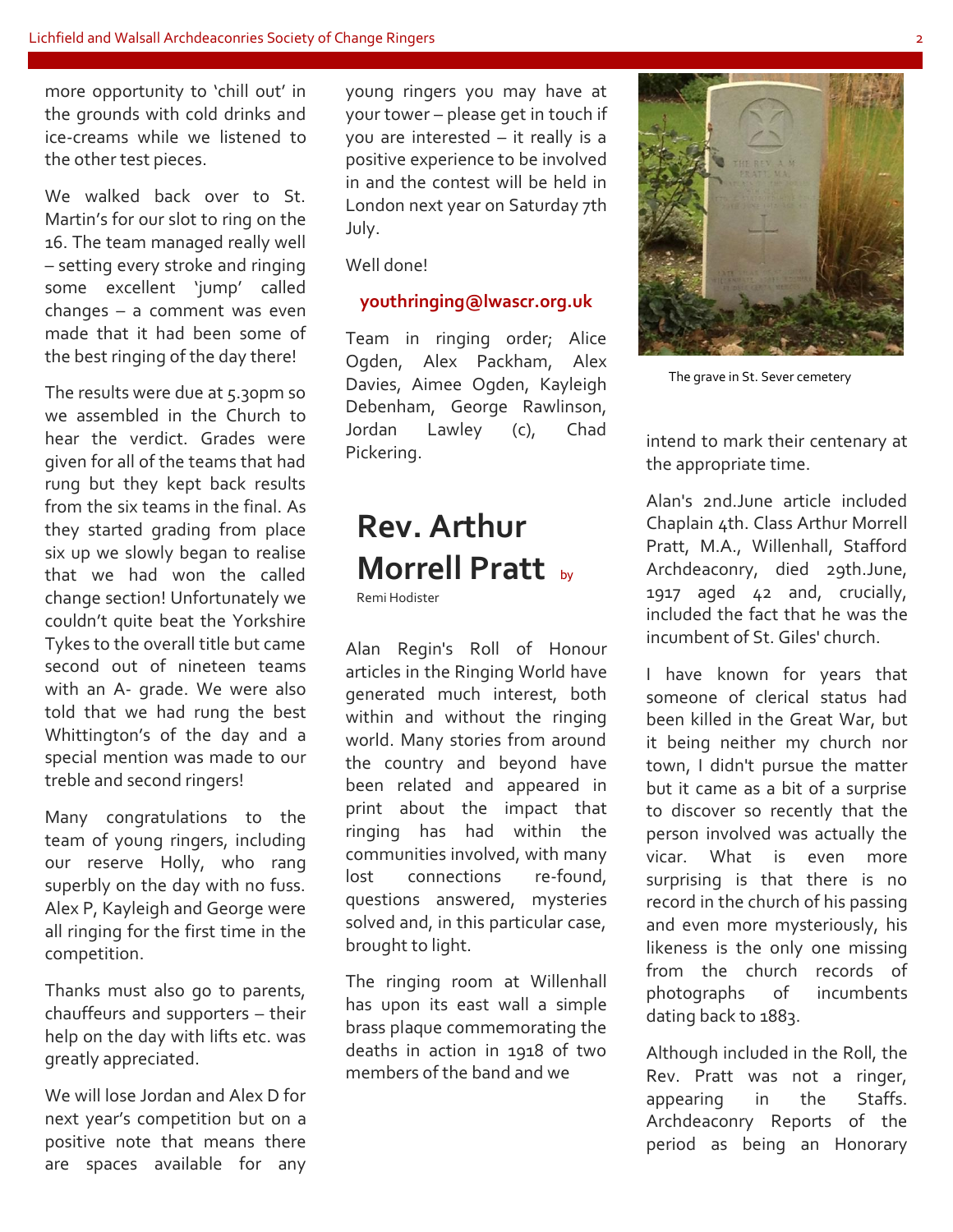Member, quite common at the time where the Incumbent's church had an active band, as Willenhall had. Arthur Pratt was a hugely popular parson who commanded widespread respect and deep affection, so conferring Honorary Membership at the instigation of the local band would have been their way of saying "thank you".

Born in Bradford, a Master of Arts graduate of Queen's College, Oxford and married to Violet of Branksome Park, Bournemouth he succeeded Dr. W.E.Rosedale as vicar in 1909 and was later to become attached as Chaplain to the South Staffs. Regiment but his death, whilst under the auspices of the Army Chaplains' Department, came whilst he was Chaplain to the North Midland Brigade.

His assiduousness in his duties to his "flock" while in France led to a long period of intense rest in Southern England and it was after his return that his death occurred, according to the censored release in the Express and Star, by "an accident to his horse", although at some prior point he had been an ambulance driver, making him the third priest thus far from the diocese to die in the conflict. He was laid to rest just outside the English Church in Rouen in the St. Sever Cemetery in Grave Officers, B.8.5.

As would be expected for such a widely-esteemed and loved personage, the church was packed at his memorial service on 12th.July, 1917, with the Bishop of Lichfield preaching. A halfmuffled peal attempt of Stedman Triples on 10th.July had come-togrief after one and a quarter hours, followed exactly again on the 13th. and then again after one hour and forty minutes on the 19th. The majority of the band came from further afield to join with the two or three locals who were competent enough to stand, but the reported cause of failure in all three attempts was the same; "shift course"; probably a polite way of describing the more-usual cause of Stedman loss!

The centenary of his loss coincided with practice night so we decided to mark the occasion with a quarter, to include the two who have been instrumental in assisting the progress of Mark and Richard to this point and a non-standard length was called to keep everyone on their toes!

**Willenhall, Staffs**.Thursday, **29th.June,2017**. 1260 Minimus with 5 and 6 cover (Plain; Reverse; Double) in 40 mins. Treble; Richard Harper. 2nd.Philip J. Day. 3rd.Remi Hodister (c) 4th.Catherine Pollard. 5th.Eileen Southall. Tenor; Mark Turner.

Second quarter and first on treble.

First of minimus. Treble, probably 2, 4, 5 and 6.

To commemorate this day the centenary of the death of the Rev. Arthur Morrell Pratt. M.A. Vicar of St. Giles', Chaplain 4th. Class, Army Chaplains' Department, buried in France in St. Sever Cemetery, Rouen.

The church celebrates its 150th. anniversary on 22nd.July and it seems likely that the Rev. Pratt's story may be prominently featured, all because of his inclusion in the Ringing World's Roll of Honour. If that causes a permanent memorial to be raised there in honour of this outstanding Man of God it is nothing less than his memory deserves.

**Remi Hodister**

## **Gunner William Harry Brown**

Aldridge, Stafford Archdeaconry. Died 06/08/17 age 21. Royal Garrison Artillery 109<sup>th</sup> Siege Bty. Commemorated at Assevillers New British Cemetery, Grave VIII B 8. Son of Allen Brown and Caroline Brown of 3 Pool Terrace, Aldridge, Staffs.

He joined the Stafford Archdeaconry Society in 1914. He enlisted in the Royal Artillery on 08/11/15 and left Southampton with his unit, the 109<sup>th</sup> Siege Battery on 07/06/16 bound for Le Harve.

The circumstances of his death were unusual, he travelled to Assevillers to attend a course of instruction at the 3rd Army Signalling School. The Army report reads that during a violent thunderstorm, he took shelter in a latrine and was struck by lightning. He died from shock, "an act of God". He worked as a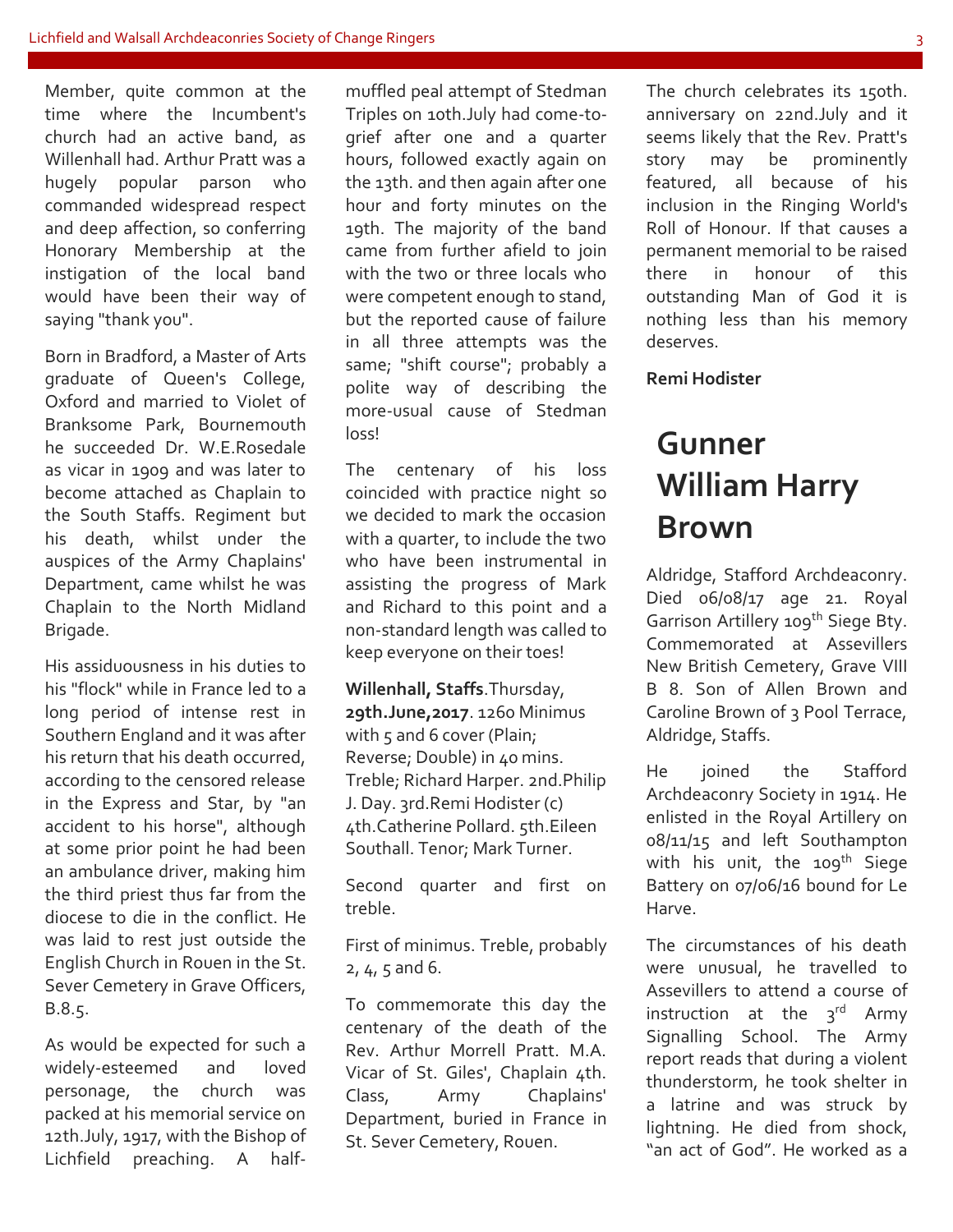tile maker and later a stoker before enlisting.

The memorial quarter peal:

**Aldridge, West Midlands. St Mary the Virgin. Monday, 7 August 2017** in 0h44 (9–0–6 in A). 1250 Yorkshire Surprise Major

 David C H Simpson Clare Coleman Sophie Ash Matthew D Hardy Margaret Simpson Raymond H Daw (C) John P Burton John W Pollard 500th QP together: 6 & 7 It was a glorious day for it, sun

# **Abbots Bromley 40th anniversary celebrations** by

Dave Towell

shining, bright blue sky, temperature in the 70s, Union Flag flying, even the church yard was freshly mown. It could have been the summer of 1976, but actually it's 40 years on and the day before Palm Sunday 2017. In Abbots Bromley we were celebrating 40 years since the rescue and installation of our 8 bells by a group of local ringers and villagers.

Some 25 past and present ringers came along at various times during the day, with ages between 11 and 89. The celebration began with a quarter peal of Grandsire Triples, rung by past and present tower captains and those who had participated in the installation in 1977. This was followed by 40 minutes of open ringing by the current band - a true mix of novices and experts. Touches were rung from call changes to Stedman Triples, which latter was especially enjoyable. At the peak, there were 20 of us in the ringing room, including our vicar Simon Davies, who gave us a short touch of Betjeman, a prayer and a blessing. Then it was down to the Bagot Arms for a well-earned pint of Pedigree (or Wainwright whichever takes your fancy) and a bite of dinner.

After dinner, we repaired to Church House for tea, biscuits, reminiscing and for Brian Harris to recount the story of the 1976/77 installation with an accompanying slide show. The day was rounded off by a marvellous cake, baked (not cast) by Jenny Simmonds in the shape of a bell.

In 1976, the "old five", some of



which dated back to 1516, were becoming increasingly difficult to ring, despite liberal applications of Castrol GTX to the plain bearings. The last work done had been the renewal of bearings in 1893. The village ringers had started to raise money for

maintenance work, which seemed to involve the traditional 1970s fundraising techniques of collecting newspapers and tin foil – remember doing that? – laborious and rather slow to bring in much needed cash, but steady progress was being made.

At the same time, the Stafford Archdeaconry Society ringers were regularly ringing peals and quarters on the relatively new ring of 8 Taylor bells at St Martin's, Bradley, in the Black Country. Cast in 1957, they were then less than 20 years old, so barely rung in really. However, dry rot had invaded the roof and with no local will to save the church, it was condemned. Spotting the twin need of a church needing better bells and 8 bells needing a new home, the Abbots Bromley ringers took the plunge. A bid was made for the bells and after a bit of haggling, a price of £2000 was agreed on.

The race was on however as the old home – now closed up – was rapidly going downhill, courtesy of the local miscreants. Spanners at the ready, the team set to work straightaway to dismantle the bells and frame. Clearly though, even in 1976, they were worried about metal theft, as the bells weren't lowered to the ground straightaway but instead stored out of sight in the belfry until they could be collected. There was also apparently another obstacle too: the organ. However, since no-one wanted that, it was put to use and – it is said – some of the pipes were used to make a ramp to get the bells out of the church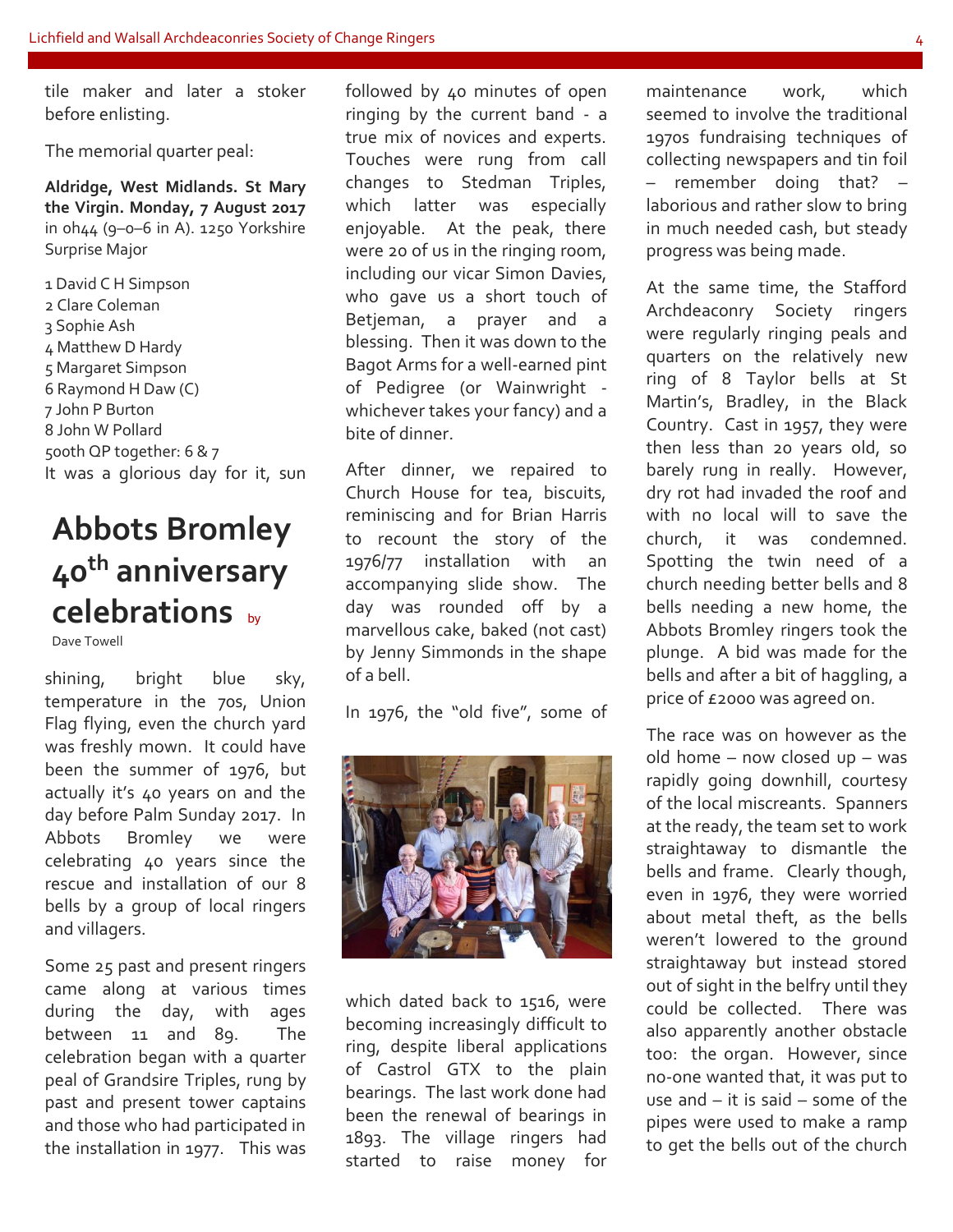and onto one of the villager's flatbed BMC lorry! Incredible as it now seems, apparently the only other items salvaged from St Martin's were some of the old wooden pews.

Meanwhile four of the old bells were removed from Abbots Bromley tower and lowered (fairly) carefully to the ground. No buyers could be found for these and they were eventually sold to the Foundry. The old timber frame had to be sawn out, though again, no buyers could be found for the timber. A little of the frame was saved and used to hang the 1516 Henry Oldfield bell which became the hour bell for the clock.

Several runs were made to transport the bells over the 40 mile journey across Staffordshire to Abbots Bromley, where a new problem was encountered – getting them off the lorry and transporting them the 200 yards into the tower. The ingenious solution was to back the lorry under the lych gate and use the cross beam to hoist the bells one by one off the lorry and onto some scaffold poles that could be used as rollers to trundle them slowly down the path to the west door. By now, as Brian described it, they had a large and heavy Meccano set on their hands and here the vicarage lawn came in handy. Throughout the summer of 1976, the vicar (the recently and sadly deceased Tony Sadler) was treated to a trail of people wandering into his garden armed with wire brushes to clean large quantities of grime and guano

from the fittings, as well as stripping down and applying liberal quantities of creosote to the wheels and stays. We wonder if there's still a patch in the garden where nothing grows? The frames were also painted in a fetching shade of battleship grey, courtesy of Brian's brother Cyril and the store room of the Cheshire Machine Company.

Meanwhile the hard work began of installing the frame in the tower. One of the few items of the installation done by professionals was a survey and advice from John Taylor's to establish that the tower was strong enough to support the bells and about the layout of the supporting grillage of beams. At 2'6" of solid gritstone, the tower had no problems at all when it came to taking the stresses. However, when it came to cutting out recesses to take the ends of the supporting beams – by hand, with hammer and chisel – if fought back. Big time. Many tiresome hours were spent laboriously chipping away.

It was done eventually, and by early spring 1977, the time had come to put down the chisel and creosote brush and pick up the spanners to start reassembling the Meccano. The bells were hoisted up by chain pully, though somewhat alarmingly, rope slings and tag lines seem to have been used, with a couple of narrow escapes. Then there was the new ringing room ceiling to go in, adjusting the pullies and boring holes in the floor for the ropes to go through – by hand, with a T-

bar auger. Again, John Taylor and Co were called in for a 2nd bit of advice on arranging the rope circle.

Finally, it was time for the blessing of the bells, laying a carpet in the ringing room and the first peal.

Quite a remarkable achievement for a group of locals from a small village, with the work done almost entirely in their spare time. And quite an investment for only £2000 (and a lot of help, support and labour freely given). 40 years on, the bells are still ringing out across the village. They still go well, sound glorious and are considered one of the finest rings in the area.

And the other feature of 1976? – not a single fluorescent jacket, safety glasses or safety helmet. Brian's old jumper featured strongly in all the photos though. We half thought he'd wear it again for the 40th anniversary!

Thank you everyone who took part, in 1977, 2017 and every year in between.

#### **Abbots Bromley**

**Saturday 8th April 2017** 1260 Grandsire Triples 1 David J Crump 2 Dawn Grundy 3 Nigel J Argust 4 Elizabeth Hutchieson 5 Brian Harris (Cheshire) 6 John F Mulvey 7 Stuart C W Hutchieson (C) 8 Jenny Beech

Celebrating 40 years since the installation of the bells in 1977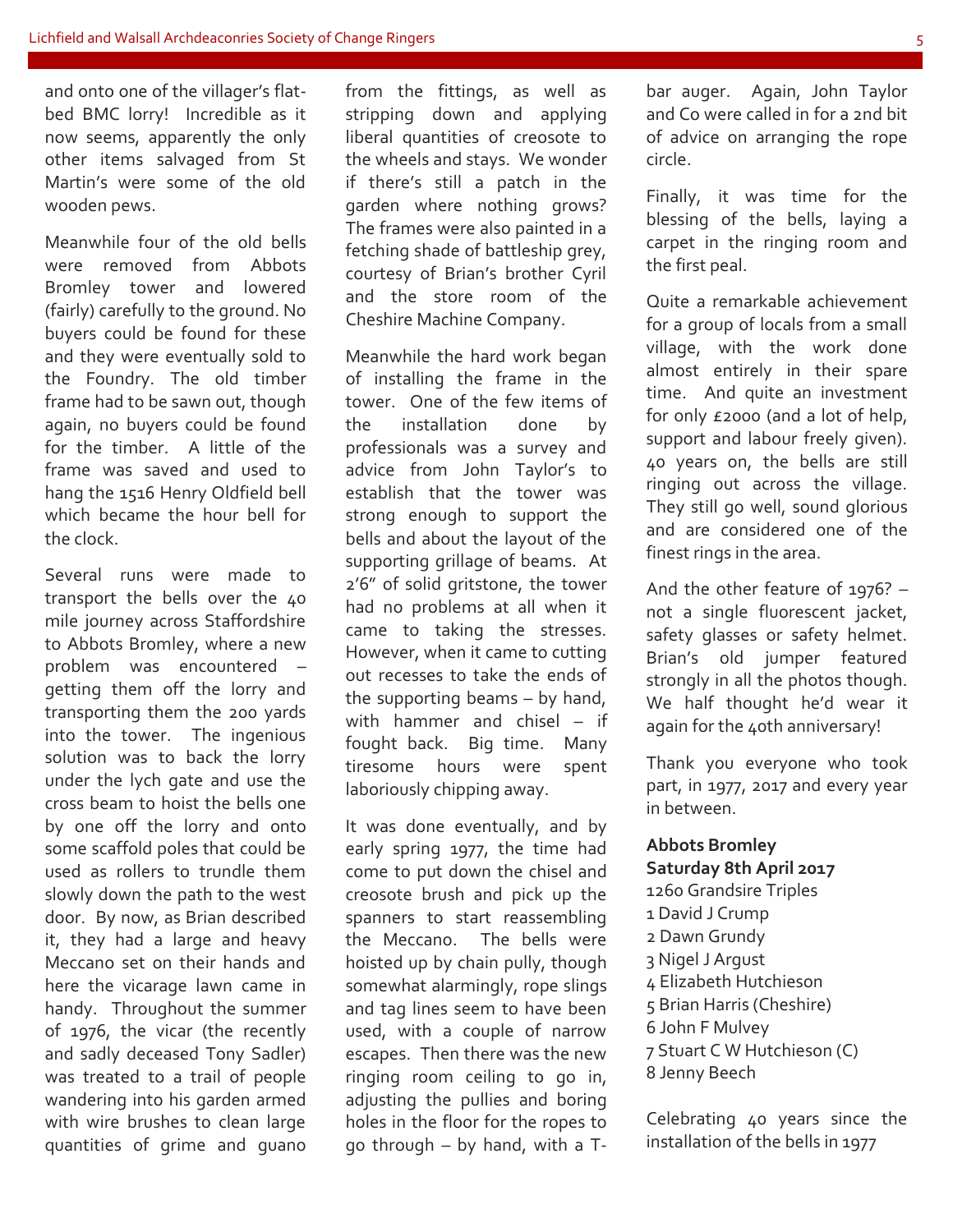#### **The CRAG report**

The review report into the future of the Central Council was published some months ago and the latest (August  $25<sup>th</sup>$ ) update on progress can be found at the link below.

John Mulvey shares his views below on the future of our Society in the context of the wider review of the national organization of bell ringing.

**http://bit.ly/2eRYqi2**

## **Point of View** by

John Mulvey

The CRAG review came about after many years of criticism of the Central Council being not fit for purpose. Many people have said that it was a body created in the Victorian period which has not adapted to meet the present day needs of bell ringing. Our Society, like many other territorial ringing guilds, was created in the later part of the 19th Century. These territorial ringing groups were based on church diocesan boundaries, as the main advocates of their creation were ringing clergymen. These clergymen hoped that by creating such organisations it would curb the excesses in ringers' behaviour prevalent in the 18th and early 19th Centuries.

The Society has adapted over its 134 years of existence. In the early days there was a clerical secretary. Until the early 1970s no committee existed, only a few officers, to carry out the work of the Society. Instead, at each business meeting each tower sent a representative to discuss any current matters. But as the Central Council is reviewing how it can be fit for purpose in the 21st Century perhaps it is time this Society did the same? Using the same approach as CRAG, we need to ask ourselves what is our Vision as a Society? This is defined as the best place scenario.

This could be "That all rings in our area are in good condition and have enough ringers to ring all the bells in those rings for service and other important occasions."

How you define the Vision will then have a major influence on the Mission of this Society. The Mission is what role the Society take to achieve the Vision. What services does it need to provide? How does it need to organise itself to provide these services efficiently? If the vision was as outlined above there would be financial implications in funding bell restoration and regular maintenance. We do have a bell restoration fund at present but is its income sufficient to fulfil the vision? How do we increase income?

There are also training implications if we wish to achieve the second part of the above vision. The society does carry out some training at the moment. Is this of sufficient quality and is it sustained? Would it be better to ensure that all people with responsibility for training within each tower are equipped with the knowledge and skills to make them feel confident to undertake the job?

The CRAG report on the reform of the Central Council highlighted the major obstacle that needs to be overcome. That was finance. New initiatives have financial implications and many ringers have ingrained in their minds that ringing is a free or minimum cost hobby. Most other voluntary organisations have a weekly or yearly subscription. Does

your tower? I doubt it. For many years at Tamworth every practice night we put 50p each in a box. This covers the Society subscriptions, outing expenses, maintenance, a yearly donation to the Society Bell Fund and a regular donation to the church, this year being  $£1,000$ . Unless ringers change their attitude to how ringing is financed, towers, associations and the Central Council will be prevented from achieving their vision and ringing will continue to decline.

#### **John Mulvey**

If you have your own thoughts on the role and mission of the society, or wish to make suggestions for future training and other events, please contact the Secretary: **sec@lwascr.org.uk** 

### **Donations at Society events**

A reminder that from the **20th May 2017** event, ringing attendees at Society events will be asked to make a donation of  $f_1$ , which will contribute to the tower donation.